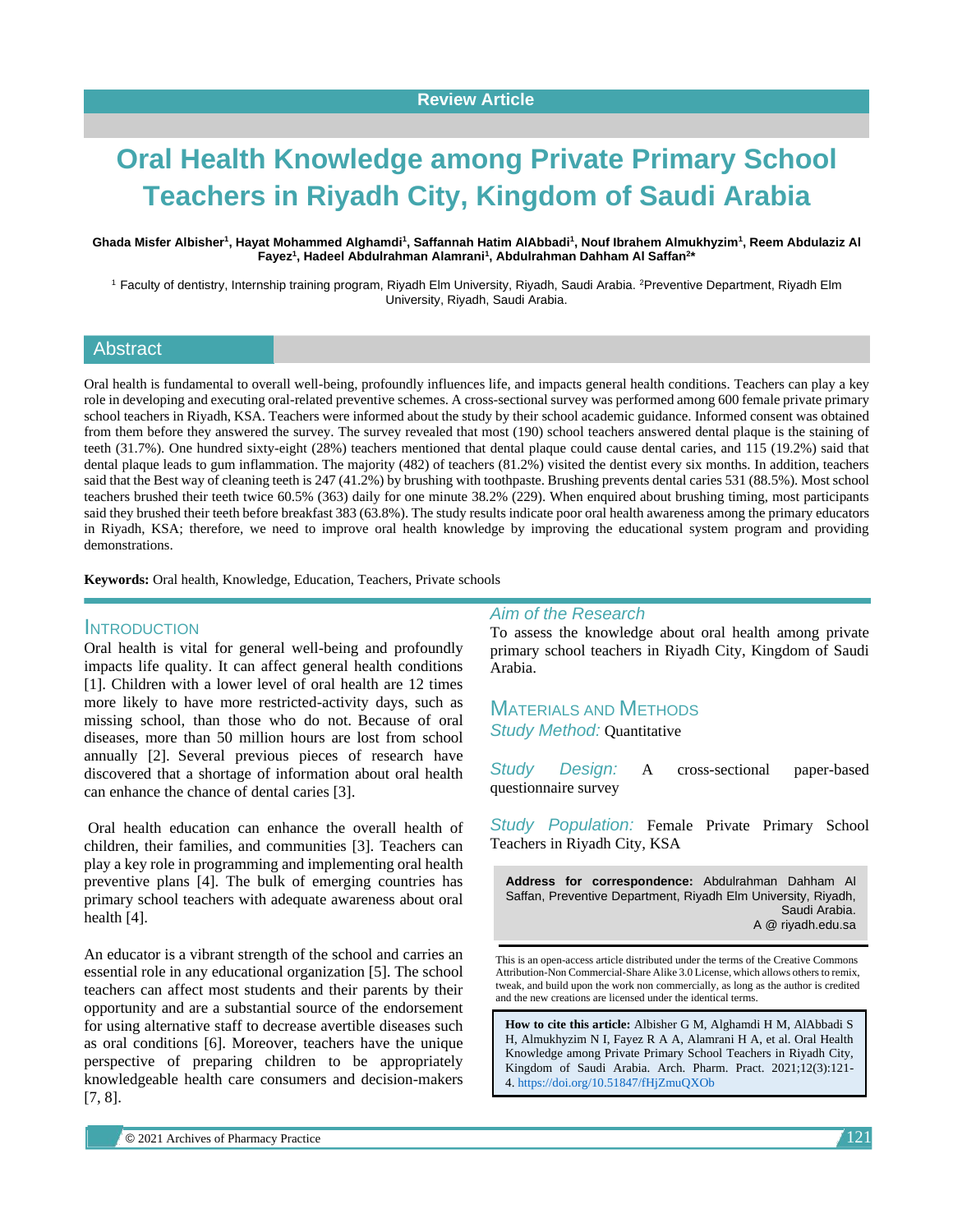*Sample Size:* Using an online Raosoft® sample size calculator will calculate sample size calculation.

*Sample Selection:* Stratified Random Sampling and sample collection will be after obtaining the ethical and IRB approval from RCsDP.

*Informed Consent:* The participants will give informed consent before answering the survey.

*Statistics:* The quantitative data will be entered into the computer to be analyzed by Statistical Package for Social Science (SPSS) Version 20 for Windows.

The descriptive analysis will present an overview of the results.

Chi-square and cross-tabulations tests will investigate differences between groups.

The significance level will be set at  $p \leq 0.05$ .

## RESULTS AND DISCUSSION

Findings of this study revealed that 28.7% of the participants had work experience of 5 to 10 years **(Figure 1)**. **Table 1** shows the teacher's knowledge of prevention of oral diseases with their responses presented in frequencies. Frequency, duration and timing of teeth brushing has been illustrated in **Figure 2**. Whereas the **Table 3** has categorized the school teachers according to their experience and the level of knowledge has been illustrated accordingly.



**Figure 1.** Experience of female school teachers

| Table 1. Teacher's knowledge of causes of dental<br>caries |     |      |  |  |  |  |
|------------------------------------------------------------|-----|------|--|--|--|--|
| <b>Items</b><br><b>Responses</b>                           |     | %    |  |  |  |  |
| Did not answer                                             | 10  | 1.7  |  |  |  |  |
| Soft debris on the tooth                                   | 141 | 23.5 |  |  |  |  |
| Staining of teeth                                          | 190 | 31.7 |  |  |  |  |
| Hard Debris on the tooth                                   | 127 | 21 2 |  |  |  |  |
|                                                            |     | n    |  |  |  |  |

| I don't know        |     |      |
|---------------------|-----|------|
| Total               | 600 | 100  |
| Did not answer      | 25  | 4.2  |
| Inflammation of gum | 115 | 19.2 |
| Staining of teeth   | 158 | 26.3 |
| Dental caries       | 168 | 28   |
| I don't know        | 134 | 22.3 |
| Total               | 600 | 100  |
| Did not answer      | 4   | 0.7  |
| Yes                 | 570 | 95.2 |
| No                  | 6   | 1    |
| Don't know          | 20  | 3.1  |
| Total               | 599 | 100  |
| Did not answer      | 3   | 0.5  |
| Yes                 | 571 | 95.2 |
| No                  | 13  | 2.2  |
| Don't know          | 13  | 2.2  |
| Total               | 600 | 100  |
|                     |     | 132  |

#### **Table 2.** Teacher's knowledge of prevention of oral diseases

|                                                            | Did not answer                                                             | 33             | 5.5  |
|------------------------------------------------------------|----------------------------------------------------------------------------|----------------|------|
| The best method<br>for the prevention<br>of dental caries? | Limiting sugary snacks and brushing<br>teeth                               | 401            | 66.8 |
|                                                            | Using fluoridated water and dental<br>products with fluoride as toothpaste | 132            | 22   |
|                                                            | Don't know                                                                 | 34             | 5.7  |
|                                                            | Total                                                                      | 600            | 100  |
|                                                            | Did not answer                                                             | 8              | 1.3  |
| How often should                                           | Every 12 months                                                            | 77             | 12.8 |
| you go to the<br>dentist?                                  | Every 6 months                                                             | 482            | 80.3 |
|                                                            | When in pain, only                                                         | 33             | 5.5  |
|                                                            | Total                                                                      | 600            | 100  |
|                                                            | Did not answer                                                             | 106            | 17.5 |
| What is the best<br>way for cleaning<br>teeth              | Brush with toothpaste                                                      | 247            | 41.2 |
|                                                            | Dental floss                                                               | 75             | 12.5 |
|                                                            | Mouthwash                                                                  | 24             | 4    |
|                                                            | Miswak                                                                     | 148            | 24.7 |
|                                                            | Total                                                                      | 600            | 100  |
| Do brushing teeth<br>prevent dental<br>caries?             | Did not answer                                                             | $\mathfrak{2}$ | 0.4  |
|                                                            | Yes                                                                        | 531            | 88.5 |
|                                                            | No                                                                         | 44             | 7.3  |
|                                                            | Don't know                                                                 | 23             | 3.8  |
|                                                            | Total                                                                      | 600            | 100  |
| Using fluoride<br>strengthens the<br>teeth?                | Did not answer                                                             | 8              | 1.3  |
|                                                            | Yes                                                                        | 359            | 59.8 |
|                                                            | N <sub>0</sub>                                                             | 73             | 12.2 |
|                                                            | Don't know                                                                 | 160            | 26.7 |
|                                                            | Total                                                                      | 600            | 100  |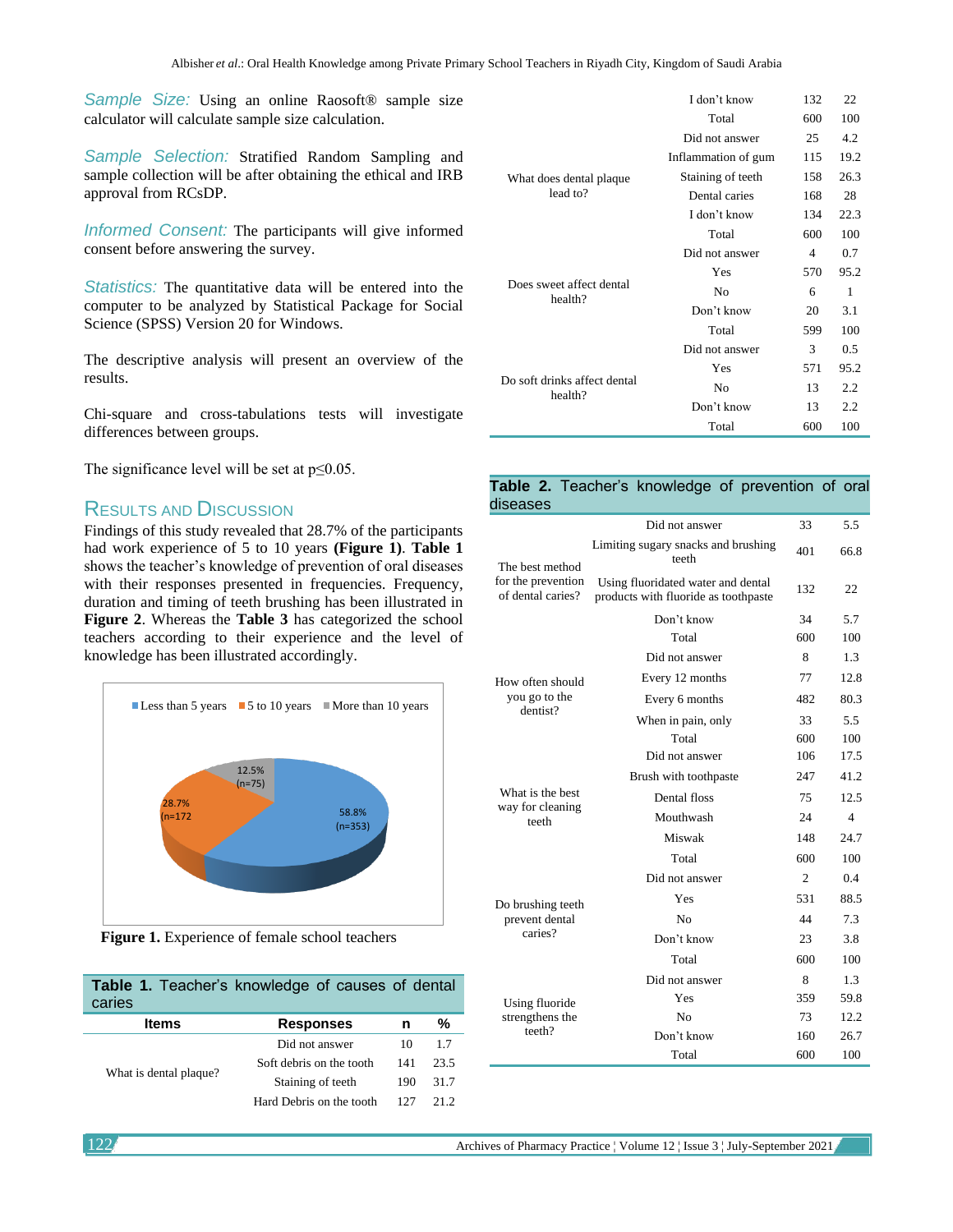

**Figure 2.** Frequency, Duration and Timing of Teeth Brushing

| Experience         | Mean | SD   |       |       |
|--------------------|------|------|-------|-------|
| Less than 5 years  | 3.17 | 1.36 | 1.375 | 0.204 |
| 5 to 10 years      | 3.19 | 1.37 |       |       |
| More than 10 years | 2.75 | 1.15 |       |       |
| Total              | 3.12 | 1.34 |       |       |

**Table 3.** Categorize of Oral Health Knowledge and Experience of Teachers

| Categorize of<br>knowledge | Poor |      | Fair |      | Good          |     |
|----------------------------|------|------|------|------|---------------|-----|
|                            | n    | %    | n    | $\%$ | n             | ℅   |
| Less than 5 years          | 218  | 57.7 | 133  | 60.5 | 2             | 100 |
| 5 to 10 years              | 99   | 26.2 | 73   | 33.2 | $\Omega$      | 0.0 |
| More than 10 years         | 61   | 16.1 | 14   | 6.4  | $\Omega$      | 0.0 |
| Total                      | 378  | 100  | 220  | 100  | $\mathcal{D}$ | 100 |

School teachers play an important positive influence on the students.

Primary school teachers are a significant resource in implementing school-based prevention recommendations. The number of primary school teachers is approximately 31 million worldwide, and teachers have many advantages over dental professionals if they have adequate knowledge of oral health [9].

The current study has delivered rudimentary evidence about awareness of oral health and its sources among designated primary schools in Riyadh City, Kingdom of Saudi Arabia, and a sample size of 600 female primary school teachers. Most of the school teachers, 353 (58.8%), had less than 5 years of experience, followed by 172 (28.7%) 5-10 years and 75 (12.5%) who had more than 10 years of experience **(Figure 1)**. Regarding questions about plaque, only 141 (23.5%) educators answered appropriately by replying that plaque refers to the soft debris on teeth. Most of the school teachers answered dental plaque is staining of teeth190 (31.7%). 28% (168) of teachers mentioned that dental plaque leads to dental caries, and 115 (19.2%) said that dental plaque leads to gum inflammation **(Table 1)**.

The query regarding the cleaning methods in the Al-Kharj study showed that 79.6% thought of using toothbrushes and toothpaste, while 45.4% used only Miswak for cleaning their teeth [10]. In the present study, according to the findings, 247 (41.2%) participants felt that using toothbrushes and toothpaste was the best way; however, 148 (24.7%) believed that using miswak, 75 (12.5%) thought that using dental floss, and only 24 (4%) thought that using mouthwash was useful for cleaning their teeth.

The majority (531) of the educators (88.5%) had a reasonable awareness of the importance of brushing teeth to prevent dental caries **(Table 2)**. Most (401) teachers (66.8%) said that the best method for preventing dental caries is limiting sugary snacks and brushing teeth. In contrast, other 132 (22%) said that fluoridated water and dental products with fluoride as toothpaste is the best method. In the Rawalpindi-based study, only 38 (21.6%) private primary school teachers conducted routine dental examinations every 6 months without the dental disease [11]. While in our study, 482 (80.3%) of the teachers think you should visit the dentist every 6 months. Most school teachers showed poor 378 (63%) oral health knowledge.

## **CONCLUSION**

The study results indicate poor oral health knowledge among primary school teachers in Riyadh, Saudi Arabia. Therefore, we need to enhance oral health awareness by improving the educational system program and demonstrating.

ACKNOWLEDGMENTS: Authors of this study would like to acknowledge the support and cooperation of the research center of Riyadh Elm University.

CONFLICT OF INTEREST: None

FINANCIAL SUPPORT: None

ETHICS STATEMENT: This study fulfilled all the ethical requirements including data collection and confidentiality of study participants.

## **REFERENCES**

- 1. Al-Samadani KH, Ahmad MS, Bakeer HA, Elanbya MO. Oral health knowledge and practice among 9-12-year-old schoolchildren in the region of Madinah, Saudi Arabia, and its impact on the prevalence of dental caries. Eur J Gen Dent. 2017;6(01):54-8.
- 2. Poudel P, Griffiths R, Wong VW, Arora A, Flack JR, Khoo CL, et al. Oral health knowledge, attitudes and care practices of people with diabetes: a systematic review. BMC Public Health. 2018;18(1):1-2.
- 3. John JR, Daniel B, Paneerselvam D, Rajendran G. Prevalence of dental caries, oral hygiene knowledge, status, and practices among visually impaired individuals in Chennai, Tamil Nadu. Int J Dent. 2017;2017.
- 4. Ruff RR, Senthi S, Susser SR, Tsutsui A. Oral health, academic performance, and school absenteeism in children and adolescents: A systematic review and meta-analysis. J Am Dent Assoc. 2019;150(2):111-21.

Archives of Pharmacy Practice ¦ Volume 12 ¦ Issue 3 ¦ July-September 2021 123